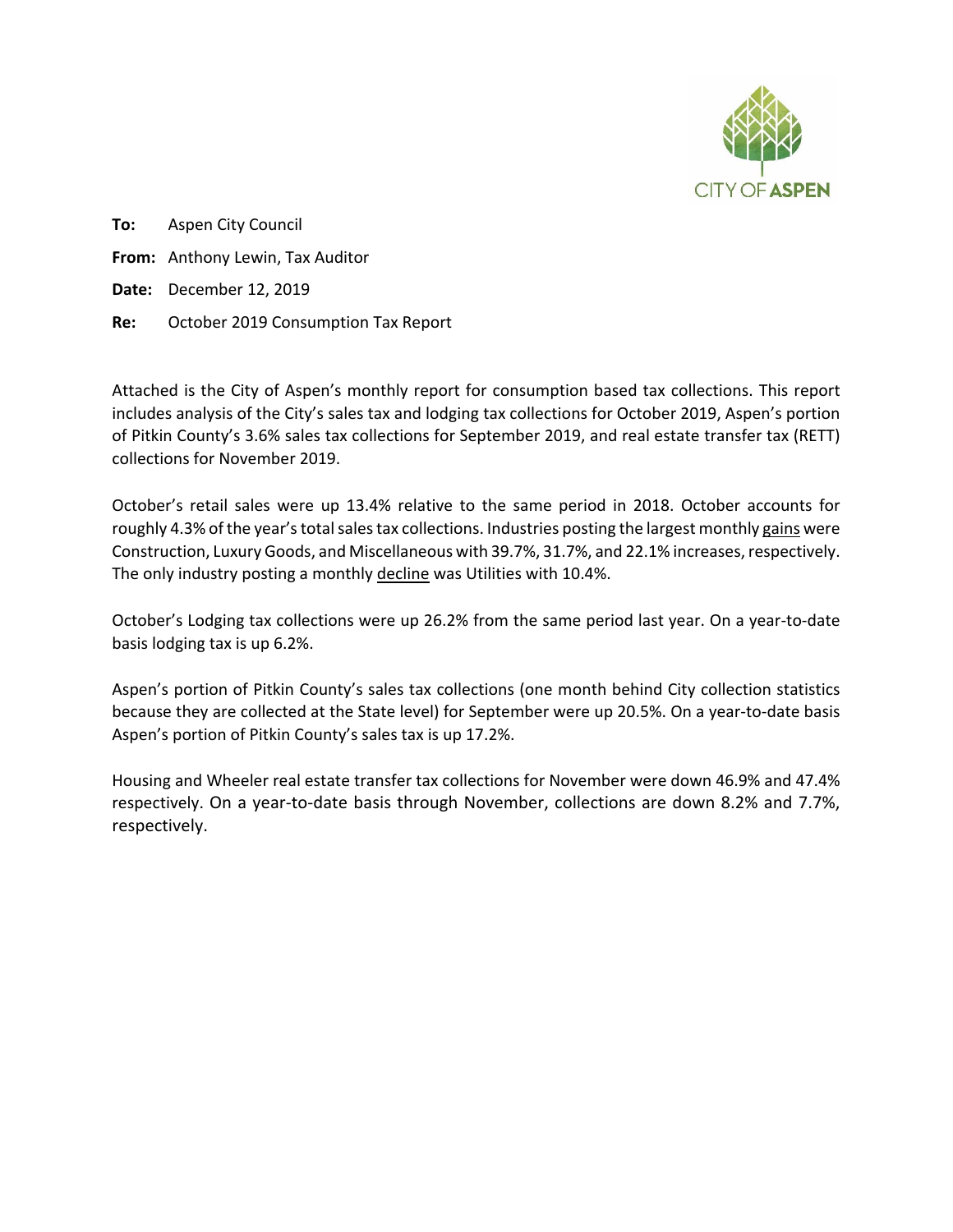#### **City of Aspen Retail Sales by Industry October 2019**



```
October Monthly Retail Sales
```

| Category                      | <b>Monthly Retail Sales</b> | <b>Businesses</b><br><b>Reporting</b> | % Change Prior<br>Year | % Monthly<br><b>Retail Sales</b> |                      |                     | <b>Automobile</b><br>5.1% | <b>Utilities</b><br>7.6% |                                         | <b>Accommodations</b>                            |
|-------------------------------|-----------------------------|---------------------------------------|------------------------|----------------------------------|----------------------|---------------------|---------------------------|--------------------------|-----------------------------------------|--------------------------------------------------|
| Accommodations                | \$7,384,564                 | 67                                    | 19.3%                  | 19.3%                            | Construction         | <b>Luxury Goods</b> |                           |                          | Marijuana                               | 19.3%                                            |
| <b>Restaurants &amp; Bars</b> | \$5,931,319                 | 64                                    | 8.1%                   | 15.5%                            | 15.4%                | 3.0%                |                           |                          | 1.6%                                    |                                                  |
| Sports Equip/Clothing         | \$1,417,463                 | 34                                    | 2.6%                   | 3.7%                             |                      |                     |                           |                          |                                         |                                                  |
| Clothing                      | \$2,339,894                 | 76                                    | 2.5%                   | 6.1%                             |                      |                     |                           |                          |                                         |                                                  |
| Food & Drug                   | \$3,481,423                 | 41                                    | 6.8%                   | 9.1%                             |                      |                     |                           |                          |                                         |                                                  |
| Liquor                        | \$597,097                   | 8                                     | 15.1%                  | 1.6%                             |                      |                     |                           |                          |                                         |                                                  |
| Miscellaneous                 | \$4,550,249                 | 302                                   | 22.1%                  | 11.9%                            |                      |                     |                           |                          |                                         |                                                  |
| Construction                  | \$5,890,199                 | 117                                   | 39.7%                  | 15.4%                            | <b>Miscellaneous</b> |                     |                           |                          |                                         |                                                  |
| Luxury Goods                  | \$1,137,172                 | 51                                    | 31.7%                  | 3.0%                             | 11.9%                |                     |                           |                          |                                         |                                                  |
| Utilities                     | \$2,892,816                 | 81                                    | $(10.4\%)$             | 7.6%                             |                      |                     |                           |                          |                                         |                                                  |
| Automobile                    | \$1,932,736                 | $\mathbf{1}$                          | 0.2%                   | 5.1%                             |                      | Liquor              |                           |                          |                                         |                                                  |
| Marijuana                     | \$623,039                   | 10                                    | 4.7%                   | 1.6%                             |                      | 1.6%                |                           |                          |                                         |                                                  |
| Total                         | \$38,177,971                | 852                                   | 13.4%                  | 100.0%                           |                      |                     | Food & Drug<br>9.1%       | Clothing<br>6.1%         | <b>Sports</b><br>Equip/Clothing<br>3.7% | <b>Restaurants &amp;</b><br><b>Bars</b><br>15.5% |

**6.1%**

**5.9%**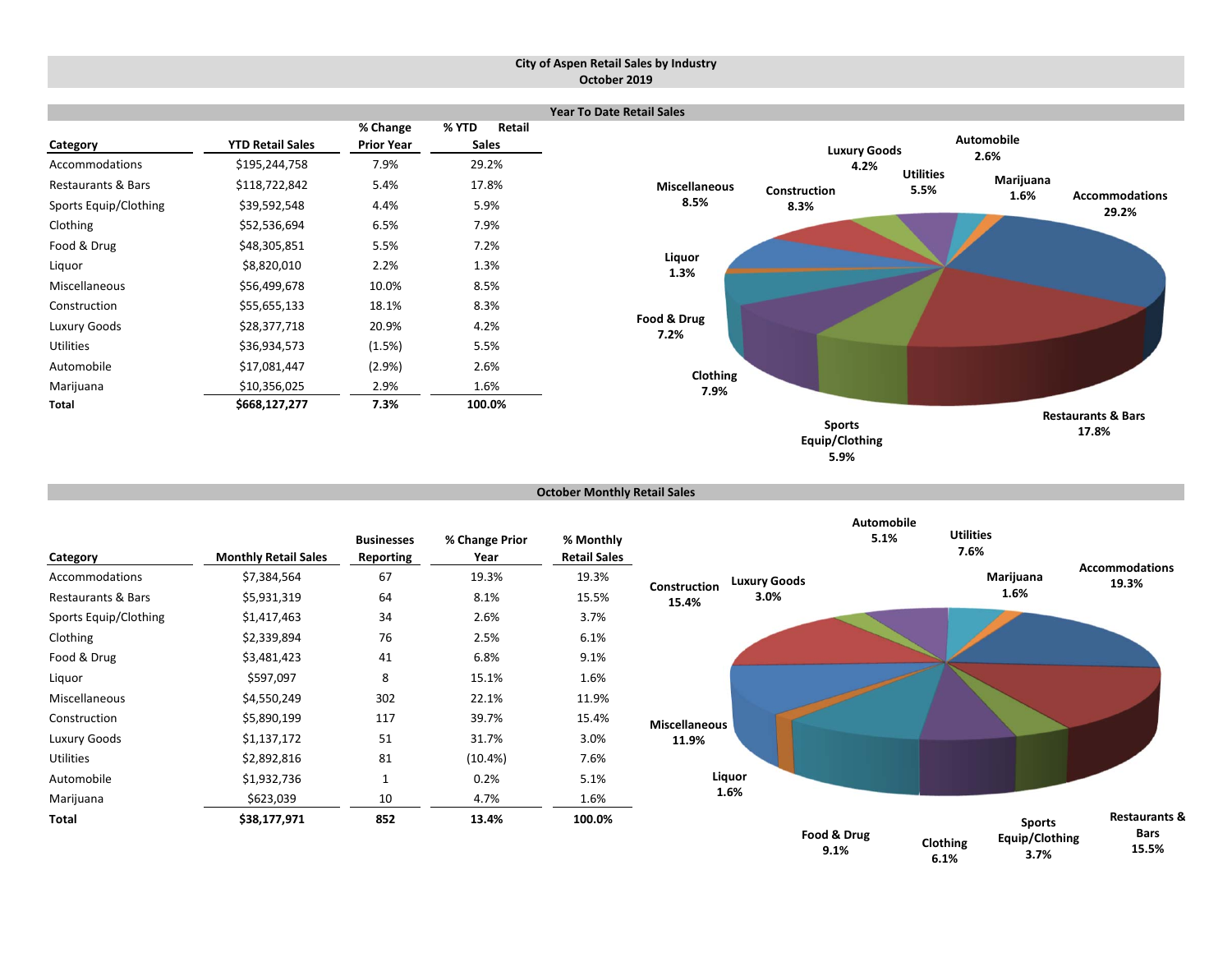## **City of Aspen Sales and Lodging Tax October 2019**

|                                                     |                  | <b>Year To Date Tax Collections</b> |                                                  |                                                                                              |  |
|-----------------------------------------------------|------------------|-------------------------------------|--------------------------------------------------|----------------------------------------------------------------------------------------------|--|
|                                                     | <b>YTD Taxes</b> | % YTD                               |                                                  | 1.0% Sales Tax: Parks &                                                                      |  |
| Tax Type                                            | <b>Collected</b> | <b>Taxes</b>                        | 2.0% Lodging Tax: Tourist                        | Open Space                                                                                   |  |
| 1.0% Sales Tax: Parks & Open Space                  | \$6,686,272      | 38.8%                               | Promotion/<br>Transportation                     | 38.8%                                                                                        |  |
| 0.5% Sales Tax: Parks & Open Space                  | \$3,342,334      | 19.4%                               | 18.6%                                            |                                                                                              |  |
| 0.15% Sales Tax: Transportation                     | \$1,002,864      | 5.8%                                |                                                  |                                                                                              |  |
| 0.45% Sales Tax: Affordable Housing/ Childcare      | \$3,008,582      | 17.4%                               |                                                  |                                                                                              |  |
| 2.0% Lodging Tax: Tourist Promotion/ Transportation | \$3,203,353      | 18.6%                               | 0.45% Sales Tax:                                 |                                                                                              |  |
| <b>Total</b>                                        | \$17,243,405     | 100%                                | Affordable Housing/<br><b>Childcare</b><br>17.4% | 0.5% Sales Tax: Parks<br>0.15% Sales Tax:<br>& Open Space<br>Transportation<br>19.4%<br>5.8% |  |

# **October Monthly Tax Collections**

| Tax Type                                            | <b>Monthly Taxes</b><br><b>Collected</b> | % Monthly<br><b>Taxes</b> | 2.0% Lodging Tax:                           |                                            | 1.0% Sales Tax: Parks &<br>Open Space<br>41.6% |
|-----------------------------------------------------|------------------------------------------|---------------------------|---------------------------------------------|--------------------------------------------|------------------------------------------------|
| 1.0% Sales Tax: Parks & Open Space                  | \$387,217                                | 41.6%                     | <b>Tourist Promotion/</b><br>Transportation |                                            |                                                |
| 0.5% Sales Tax: Parks & Open Space                  | \$193,562                                | 20.8%                     | 12.6%                                       |                                            |                                                |
| 0.15% Sales Tax: Transportation                     | \$58,078                                 | 6.2%                      |                                             |                                            |                                                |
| 0.45% Sales Tax: Affordable Housing/ Childcare      | \$174,234                                | 18.7%                     |                                             |                                            |                                                |
| 2.0% Lodging Tax: Tourist Promotion/ Transportation | \$117,033                                | 12.6%                     | 0.45% Sales Tax:<br>Affordable Housing/     |                                            |                                                |
| <b>Total</b>                                        | \$930,125                                | 100%                      | <b>Childcare</b><br>18.7%                   | 0.15% Sales Tax:<br>Transportation<br>6.2% | 0.5% Sales Tax: Parks<br>& Open Space<br>20.8% |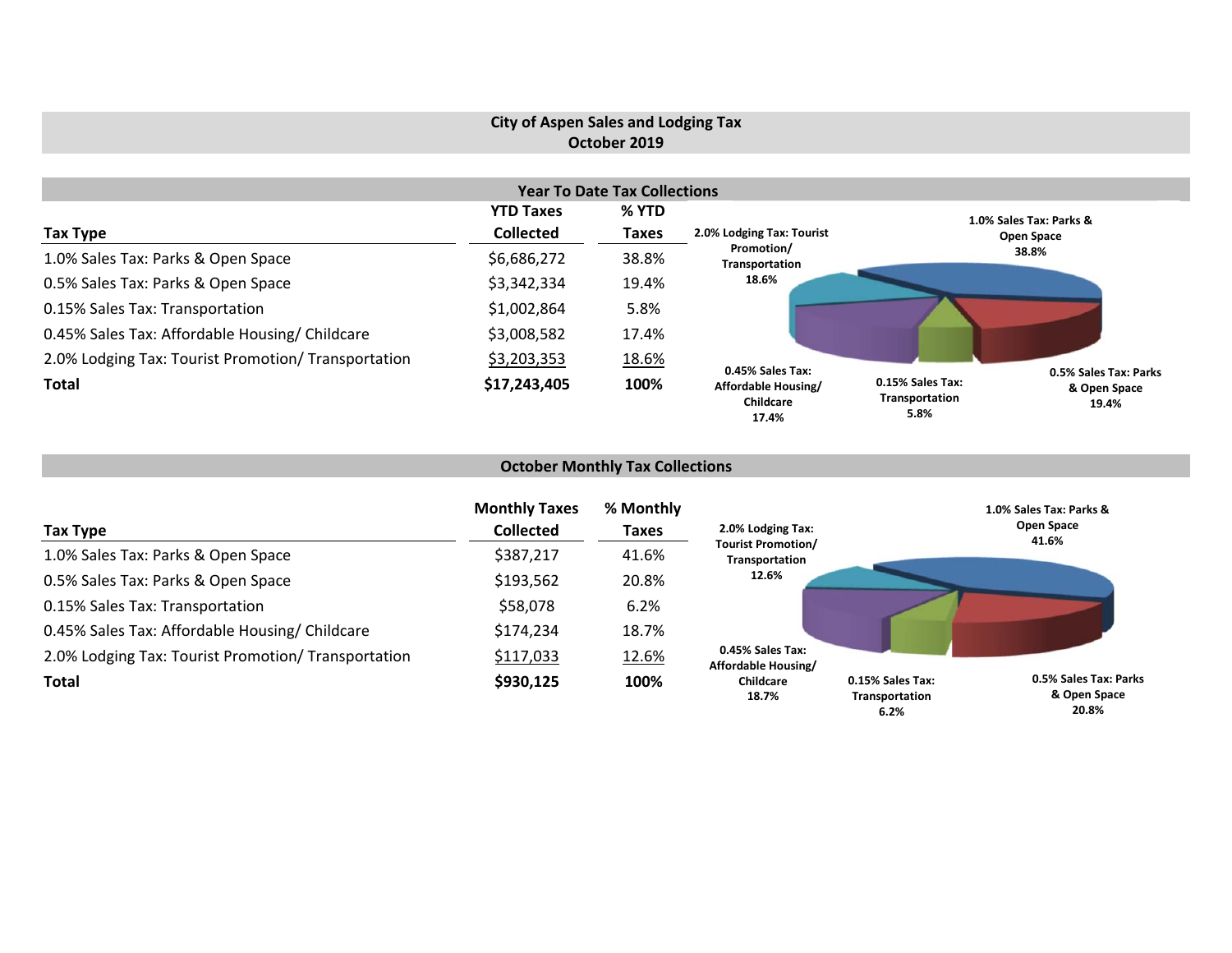#### **City of Aspen Sales Tax 2.1% October 2019**

| <b>Current Month Revenues are</b> | 16.1% | above last year's Monthly Revenues.             |
|-----------------------------------|-------|-------------------------------------------------|
| <b>Year To Date Revenues are</b>  | 6.1%  | above Year To Date Budgeted Revenues.           |
| <b>Year To Date Revenues are</b>  | 8.2%  | above last year's Actual Year To Date Revenues. |

|              |               | 2019 Monthly Budget vs. 2019 Actual |          |               | 2019 YTD Budget vs. 2019 Actual |          |  | 2019 vs. 2018 |          |                 |          |  |
|--------------|---------------|-------------------------------------|----------|---------------|---------------------------------|----------|--|---------------|----------|-----------------|----------|--|
| <b>Month</b> | <b>Budget</b> | Actual                              | Variance | <b>Budget</b> | Actual                          | Variance |  | 2018 Monthly  | Variance | <b>2018 YTD</b> | Variance |  |
| Jan          | \$1,833,300   | \$1,862,971                         | 1.6%     | \$1,833,300   | \$1,862,971                     | 1.6%     |  | \$1,791,890   | 4.0%     | \$1,791,890     | 4.0%     |  |
| Feb          | \$1,657,500   | \$1,737,770                         | 4.8%     | \$3,490,800   | \$3,600,741                     | 3.1%     |  | \$1,680,884   | 3.4%     | \$3,472,774     | 3.7%     |  |
| Mar          | \$1,896,300   | \$2,010,993                         | 6.0%     | \$5,387,100   | \$5,611,734                     | 4.2%     |  | \$1,796,680   | 11.9%    | \$5,269,454     | 6.5%     |  |
| Apr          | \$668,800     | \$757,958                           | 13.3%    | \$6,055,900   | \$6,369,692                     | 5.2%     |  | \$671,525     | 12.9%    | \$5,940,979     | 7.2%     |  |
| May          | \$558,000     | \$646,709                           | 15.9%    | \$6,613,900   | \$7,016,401                     | 6.1%     |  | \$565,343     | 14.4%    | \$6,506,322     | 7.8%     |  |
| June         | \$1,361,400   | \$1,382,830                         | 1.6%     | \$7,975,300   | \$8,399,231                     | 5.3%     |  | \$1,358,227   | 1.8%     | \$7,864,548     | 6.8%     |  |
| July         | \$1,761,200   | \$1,920,481                         | 9.0%     | \$9,736,500   | \$10,319,712                    | 6.0%     |  | \$1,752,198   | 9.6%     | \$9,616,746     | 7.3%     |  |
| Aug          | \$1,515,600   | \$1,568,118                         | 3.5%     | \$11,252,100  | \$11,887,829                    | 5.6%     |  | \$1,417,142   | 10.7%    | \$11,033,889    | 7.7%     |  |
| Sept         | \$1,238,100   | \$1,339,131                         | 8.2%     | \$12,490,200  | \$13,226,960                    | 5.9%     |  | \$1,240,888   | 7.9%     | \$12,274,777    | 7.8%     |  |
| Oct          | \$744,100     | \$813,092                           | 9.3%     | \$13,234,300  | \$14,040,052                    | 6.1%     |  | \$700,233     | 16.1%    | \$12,975,009    | 8.2%     |  |
| Nov          | \$644,900     |                                     |          | \$13,879,200  |                                 |          |  | \$623,611     |          | \$13,598,621    |          |  |
| Dec          | \$2,453,000   |                                     |          | \$16,332,200  |                                 |          |  | \$2,250,872   |          | \$15,849,493    |          |  |



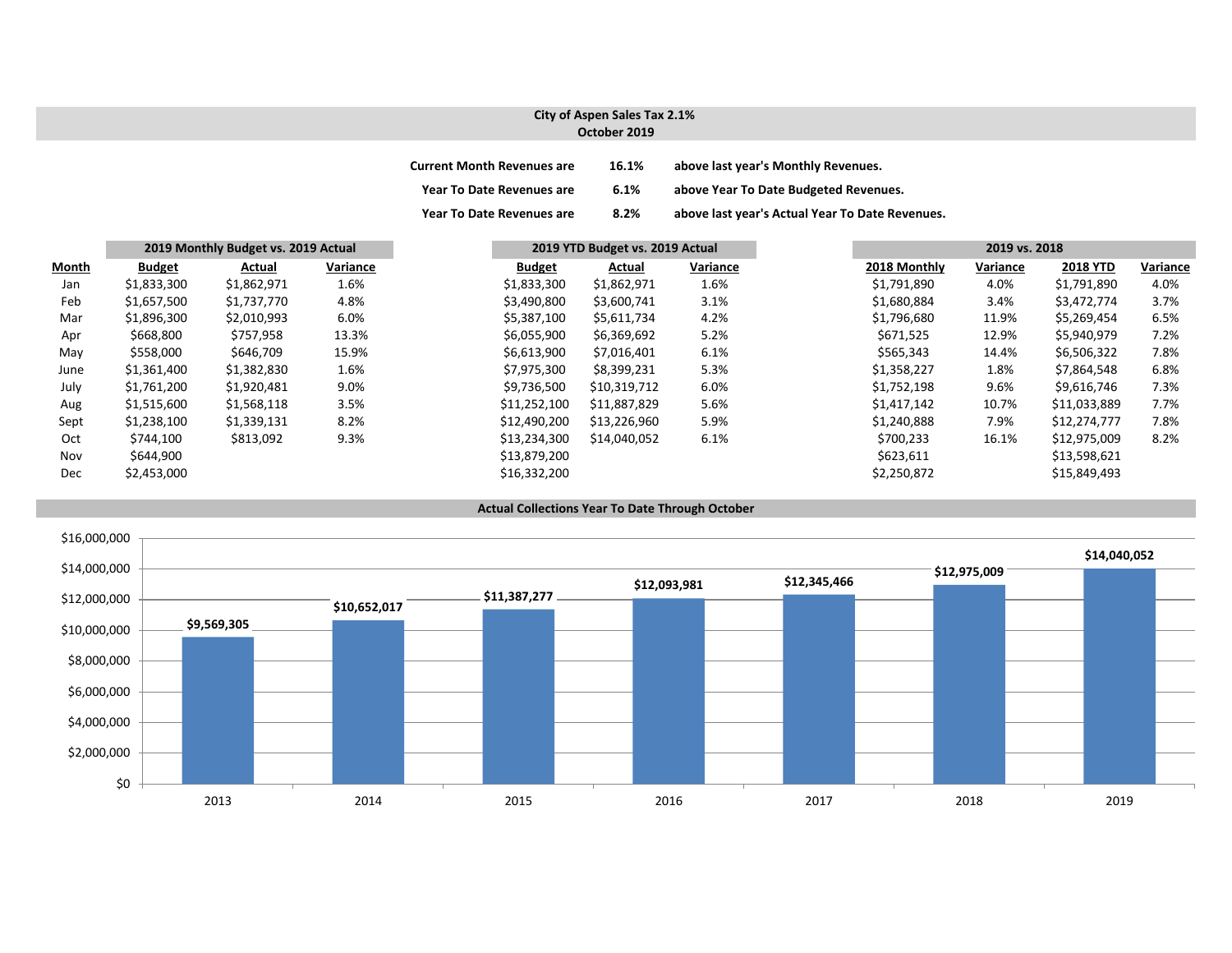## **City of Aspen Tourist Promotion 1.5% Lodging Tax (0.5% Rate for 2010 and Prior) October 2019**

| <b>Current Month Revenues are</b> | 26.2% | above last year's Monthly Revenues.             |
|-----------------------------------|-------|-------------------------------------------------|
| Year To Date Revenues are         | 2.7%  | above Year To Date Budgeted Revenues.           |
| <b>Year To Date Revenues are</b>  | 6.2%  | above last year's Actual Year To Date Revenues. |

|       |               | 2019 Monthly Budget vs. 2019 Actual |           |               | 2019 YTD Budget vs. 2019 Actual |          |              | 2019 vs. 2018 |                 |          |
|-------|---------------|-------------------------------------|-----------|---------------|---------------------------------|----------|--------------|---------------|-----------------|----------|
| Month | <b>Budget</b> | Actual                              | Variance  | <b>Budget</b> | Actual                          | Variance | 2018 Monthly | Variance      | <b>2018 YTD</b> | Variance |
| Jan   | \$412,500     | \$435,183                           | 5.5%      | \$412,500     | \$435,183                       | 5.5%     | \$410,858    | 5.9%          | \$410,858       | 5.9%     |
| Feb   | \$390,000     | \$386,172                           | $(1.0\%)$ | \$802,500     | \$821,355                       | 2.3%     | \$363,636    | 6.2%          | \$774,494       | 6.1%     |
| Mar   | \$420,000     | \$441,407                           | 5.1%      | \$1,222,500   | \$1,262,762                     | 3.3%     | \$384,859    | 14.7%         | \$1,159,354     | 8.9%     |
| Apr   | \$60,000      | \$72,042                            | 20.1%     | \$1,282,500   | \$1,334,804                     | 4.1%     | \$62,085     | 16.0%         | \$1,221,438     | 9.3%     |
| May   | \$45,000      | \$55,183                            | 22.6%     | \$1,327,500   | \$1,389,987                     | 4.7%     | \$56,234     | $(1.9\%)$     | \$1,277,672     | 8.8%     |
| June  | \$217,500     | \$207,585                           | $(4.6\%)$ | \$1,545,000   | \$1,597,572                     | 3.4%     | \$211,315    | (1.8%)        | \$1,488,987     | 7.3%     |
| July  | \$300,000     | \$312,072                           | 4.0%      | \$1,845,000   | \$1,909,644                     | 3.5%     | \$305,931    | 2.0%          | \$1,794,918     | 6.4%     |
| Aug   | \$255,000     | \$236,486                           | (7.3%)    | \$2,100,000   | \$2,146,131                     | 2.2%     | \$236,256    | 0.1%          | \$2,031,175     | 5.7%     |
| Sept  | \$157,500     | \$168,611                           | 7.1%      | \$2,257,500   | \$2,314,741                     | 2.5%     | \$162,465    | 3.8%          | \$2,193,640     | 5.5%     |
| Oct   | \$82,500      | \$87,775                            | 6.4%      | \$2,340,000   | \$2,402,516                     | 2.7%     | \$69,556     | 26.2%         | \$2,263,197     | 6.2%     |
| Nov   | \$60,000      |                                     |           | \$2,400,000   |                                 |          | \$62,907     |               | \$2,326,104     |          |
| Dec   | \$490,500     |                                     |           | \$2,890,500   |                                 |          | \$440,111    |               | \$2,766,215     |          |

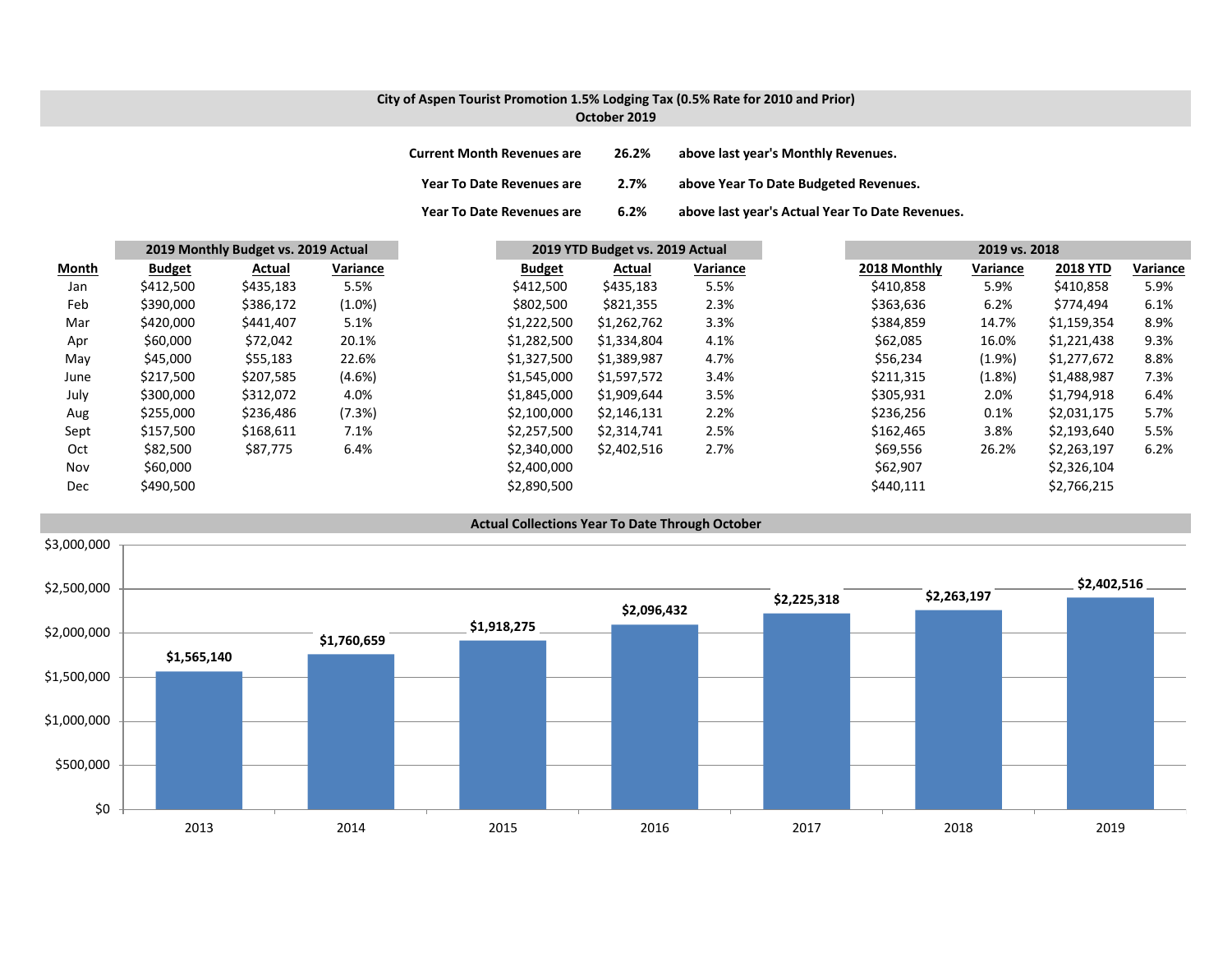## **City of Aspen Transportation 0.5% Lodging Tax October 2019**

| <b>Current Month Revenues are</b> | 26.2% | above last year's Monthly Revenues.             |
|-----------------------------------|-------|-------------------------------------------------|
| <b>Year To Date Revenues are</b>  | 2.7%  | above Year To Date Budgeted Revenues.           |
| <b>Year To Date Revenues are</b>  | 6.2%  | above last year's Actual Year To Date Revenues. |

|       | 2019 Monthly Budget vs. 2019 Actual |           |           | 2019 YTD Budget vs. 2019 Actual |           |          | 2019 vs. 2018 |              |           |                 |          |
|-------|-------------------------------------|-----------|-----------|---------------------------------|-----------|----------|---------------|--------------|-----------|-----------------|----------|
| Month | <b>Budget</b>                       | Actual    | Variance  | <b>Budget</b>                   | Actual    | Variance |               | 2018 Monthly | Variance  | <b>2018 YTD</b> | Variance |
| Jan   | \$137,500                           | \$145,061 | 5.5%      | \$137,500                       | \$145,061 | 5.5%     |               | \$136,952    | 5.9%      | \$136,952       | 5.9%     |
| Feb   | \$130,000                           | \$128,724 | $(1.0\%)$ | \$267,500                       | \$273,785 | 2.3%     |               | \$121,212    | 6.2%      | \$258,164       | 6.1%     |
| Mar   | \$140,000                           | \$147,136 | 5.1%      | \$407,500                       | \$420,920 | 3.3%     |               | \$128,286    | 14.7%     | \$386,451       | 8.9%     |
| Apr   | \$20,000                            | \$24,014  | 20.1%     | \$427,500                       | \$444,934 | 4.1%     |               | \$20,695     | 16.0%     | \$407,145       | 9.3%     |
| May   | \$15,000                            | \$18,394  | 22.6%     | \$442,500                       | \$463,328 | 4.7%     |               | \$18,744     | $(1.9\%)$ | \$425,890       | 8.8%     |
| June  | \$72,500                            | \$69,195  | (4.6%)    | \$515,000                       | \$532,523 | 3.4%     |               | \$70,438     | (1.8%)    | \$496,328       | 7.3%     |
| July  | \$100,000                           | \$104,024 | 4.0%      | \$615,000                       | \$636,547 | 3.5%     |               | \$101,977    | 2.0%      | \$598,305       | 6.4%     |
| Aug   | \$85,000                            | \$78,829  | (7.3%)    | \$700,000                       | \$715,376 | 2.2%     |               | \$78,752     | 0.1%      | \$677,057       | 5.7%     |
| Sept  | \$52,500                            | \$56,203  | 7.1%      | \$752,500                       | \$771,579 | 2.5%     |               | \$54,155     | 3.8%      | \$731,212       | 5.5%     |
| Oct   | \$27,500                            | \$29,258  | 6.4%      | \$780,000                       | \$800,837 | 2.7%     |               | \$23,185     | 26.2%     | \$754,397       | 6.2%     |
| Nov   | \$20,000                            |           |           | \$800,000                       |           |          |               | \$20,969     |           | \$775,366       |          |
| Dec   | \$163,500                           |           |           | \$963,500                       |           |          |               | \$146,704    |           | \$922,069       |          |

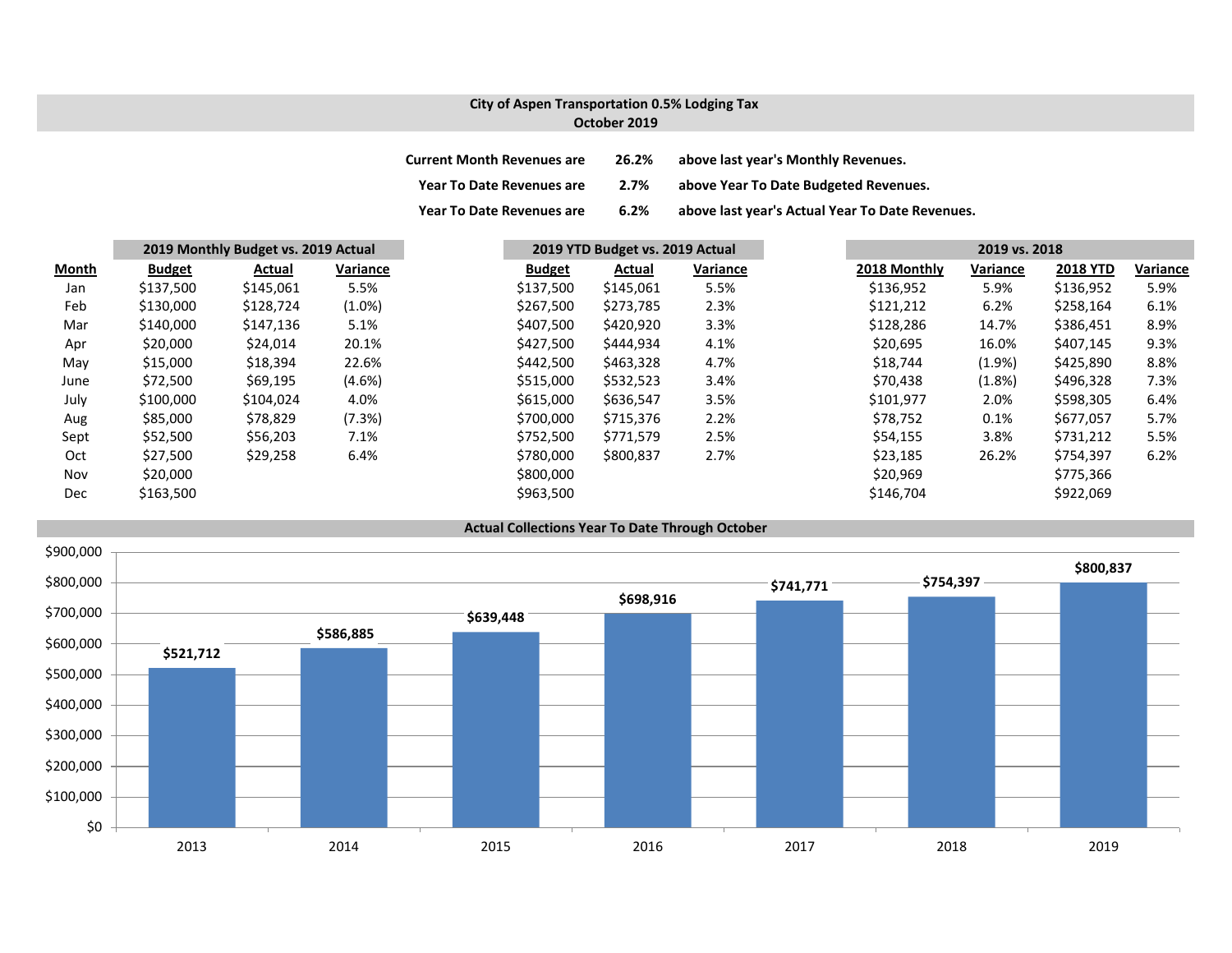### **City of Aspen Portion of Pitkin County 3.6% Sales Tax September 2019**

| <b>Current Month Revenues are</b> | 20.5% | above last year's Monthly Revenues.             |
|-----------------------------------|-------|-------------------------------------------------|
| <b>Year To Date Revenues are</b>  | 16.1% | above Year To Date Budgeted Revenues.           |
| <b>Year To Date Revenues are</b>  | 17.2% | above last year's Actual Year To Date Revenues. |

|       |               | 2019 Monthly Budget vs. 2019 Actual |           |               | 2019 YTD Budget vs. 2019 Actual |          |              | 2019 vs. 2018 |                 |          |
|-------|---------------|-------------------------------------|-----------|---------------|---------------------------------|----------|--------------|---------------|-----------------|----------|
| Month | <b>Budget</b> | Actual                              | Variance  | <b>Budget</b> | Actual                          | Variance | 2018 Monthly | Variance      | <b>2018 YTD</b> | Variance |
| Jan   | \$1,250,000   | \$1,332,368                         | 6.6%      | \$1,250,000   | \$1,332,368                     | 6.6%     | \$1,220,153  | 9.2%          | \$1,220,153     | 9.2%     |
| Feb   | \$1,197,000   | \$1,195,264                         | $(0.1\%)$ | \$2,447,000   | \$2,527,633                     | 3.3%     | \$1,148,144  | 4.1%          | \$2,368,297     | 6.7%     |
| Mar   | \$1,113,000   | \$1,460,126                         | 31.2%     | \$3,560,000   | \$3,987,758                     | 12.0%    | \$1,163,211  | 25.5%         | \$3,531,508     | 12.9%    |
| Apr   | \$530,000     | \$543,209                           | 2.5%      | \$4,090,000   | \$4,530,968                     | 10.8%    | \$434,940    | 24.9%         | \$3,966,448     | 14.2%    |
| May   | \$326,000     | \$423,901                           | 30.0%     | \$4,416,000   | \$4,954,869                     | 12.2%    | \$357,579    | 18.5%         | \$4,324,027     | 14.6%    |
| June  | \$720,000     | \$867,745                           | 20.5%     | \$5,136,000   | \$5,822,613                     | 13.4%    | \$739,053    | 17.4%         | \$5,063,081     | 15.0%    |
| July  | \$941,000     | \$1,149,462                         | 22.2%     | \$6,077,000   | \$6,972,075                     | 14.7%    | \$986,284    | 16.5%         | \$6,049,364     | 15.3%    |
| Aug   | \$921,000     | \$1,059,020                         | 15.0%     | \$6,998,000   | \$8,031,094                     | 14.8%    | \$825,032    | 28.4%         | \$6,874,396     | 16.8%    |
| Sept  | \$669,000     | \$867,293                           | 29.6%     | \$7,667,000   | \$8,898,387                     | 16.1%    | \$719,959    | 20.5%         | \$7,594,355     | 17.2%    |
| Oct   | \$420,000     |                                     |           | \$8,087,000   |                                 |          | \$448,290    |               | \$8,042,645     |          |
| Nov   | \$383,000     |                                     |           | \$8,470,000   |                                 |          | \$434,814    |               | \$8,477,459     |          |
| Dec   | \$1,369,000   |                                     |           | \$9,839,000   |                                 |          | \$1,315,025  |               | \$9,792,485     |          |

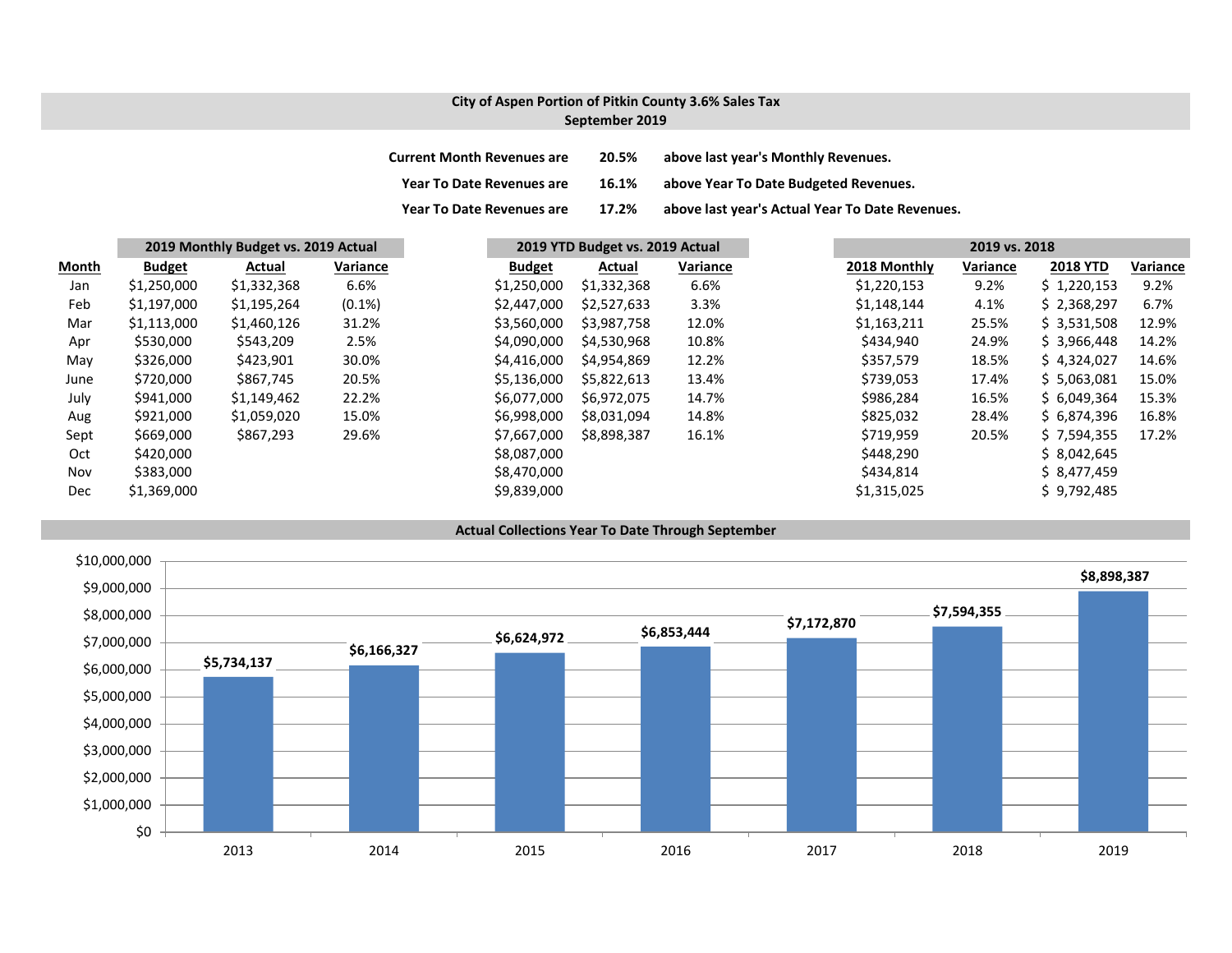#### **November 2019Housing Real Estate Transfer Tax**

| <b>Current Month Revenues are</b> | (46.9%) | below last year's Monthly Revenues.             |
|-----------------------------------|---------|-------------------------------------------------|
| <b>Year To Date Revenues are</b>  | 14.9%   | above Year To Date Budgeted Revenues.           |
| <b>Year To Date Revenues are</b>  | (8.2%)  | below last year's Actual Year To Date Revenues. |

|            |               | 2019 Monthly Budget vs. 2019 Actual |            | 2019 YTD Budget vs. 2019 Actual |             |          | 2019 vs. 2018 |            |                 |           |  |
|------------|---------------|-------------------------------------|------------|---------------------------------|-------------|----------|---------------|------------|-----------------|-----------|--|
| Month      | <b>Budget</b> | Actual                              | Variance   | <b>Budget</b>                   | Actual      | Variance | 2018 Monthly  | Variance   | <b>2018 YTD</b> | Variance  |  |
| Jan        | \$460,700     | \$1,105,098                         | 139.9%     | \$460,700                       | \$1,105,098 | 139.9%   | \$784,556     | 40.9%      | \$784,556       | 40.9%     |  |
| Feb        | \$480,600     | \$204,130                           | (57.5%)    | \$941,300                       | \$1,309,228 | 39.1%    | \$882,743     | (76.9%)    | \$1,667,298     | (21.5%)   |  |
| Mar        | \$472,900     | \$892,017                           | 88.6%      | \$1,414,200                     | \$2,201,245 | 55.7%    | \$684,897     | 30.2%      | \$2,352,196     | (6.4% )   |  |
| Apr        | \$687,900     | \$551,428                           | (19.8%)    | \$2,102,100                     | \$2,752,674 | 30.9%    | \$425,425     | 29.6%      | \$2,777,621     | $(0.9\%)$ |  |
| May        | \$634,300     | \$813,639                           | 28.3%      | \$2,736,400                     | \$3,566,313 | 30.3%    | \$1,030,447   | (21.0%)    | \$3,808,068     | (6.3%)    |  |
| June       | \$631,400     | \$615,723                           | (2.5%)     | \$3,367,800                     | \$4,182,036 | 24.2%    | \$721,175     | (14.6%)    | \$4,529,243     | (7.7%)    |  |
| July       | \$461,300     | \$383,273                           | (16.9%)    | \$3,829,100                     | \$4,565,308 | 19.2%    | \$434,725     | (11.8%)    | \$4,963,968     | $(8.0\%)$ |  |
| Aug        | \$621,000     | \$639,178                           | 2.9%       | \$4,450,100                     | \$5,204,486 | 17.0%    | \$606,463     | 5.4%       | \$5.570.431     | (6.6%)    |  |
| Sept       | \$874,800     | \$703,645                           | (19.6%)    | \$5,324,900                     | \$5,908,131 | 11.0%    | \$1,186,295   | (40.7%)    | \$6,756,726     | (12.6%)   |  |
| Oct        | \$742,800     | \$1,188,651                         | 60.0%      | \$6,067,700                     | \$7,096,782 | 17.0%    | \$620,101     | 91.7%      | \$7,376,826     | (3.8%)    |  |
| Nov        | \$501,400     | \$450,783                           | $(10.1\%)$ | \$6,569,100                     | \$7,547,565 | 14.9%    | \$848,699     | $(46.9\%)$ | \$8,225,525     | (8.2%)    |  |
| <b>Dec</b> | \$610,900     |                                     |            | \$7,180,000                     |             |          | \$671,236     |            | \$8,896,761     |           |  |